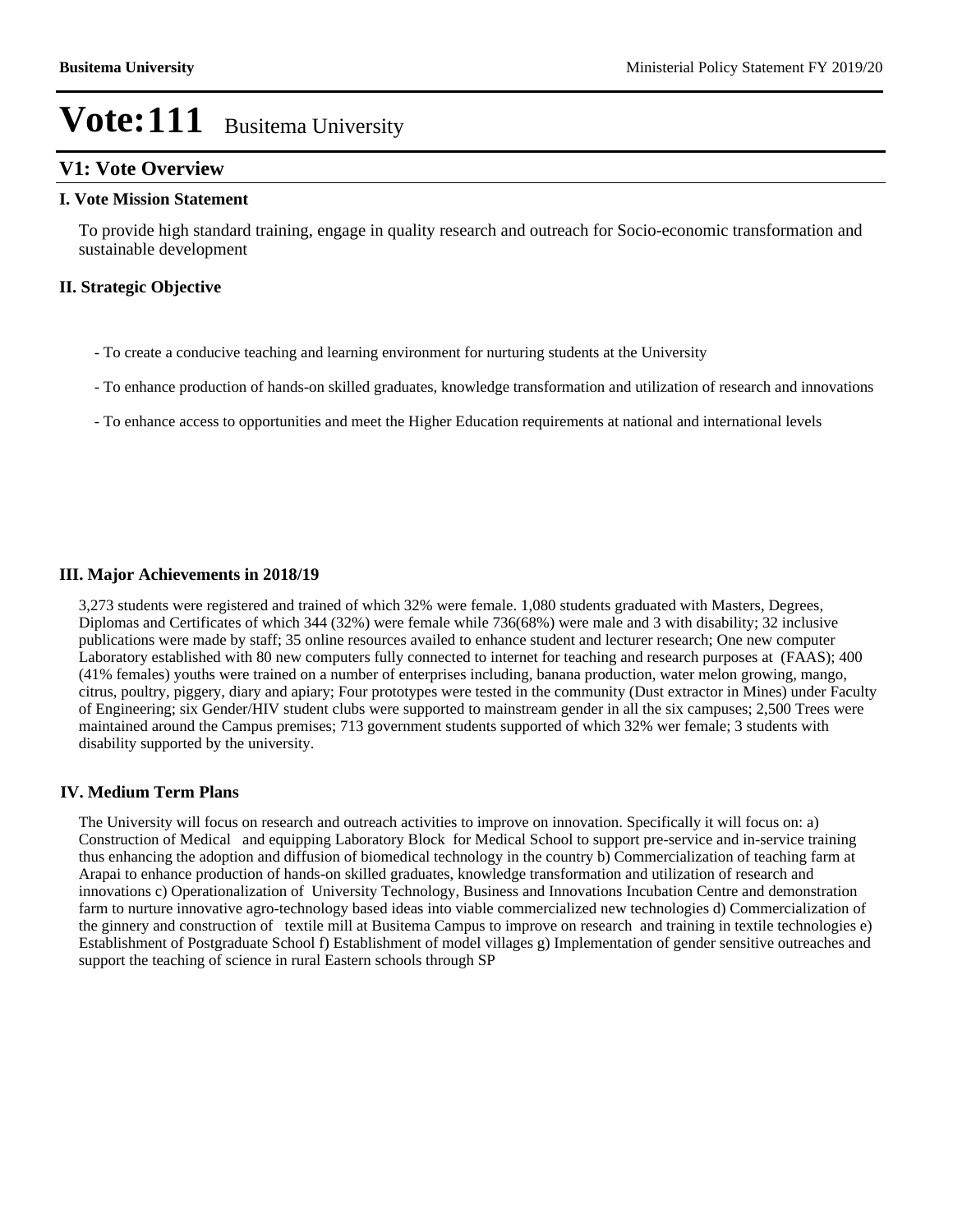# **V. Summary of Past Performance and Medium Term Budget Allocations**

**Table 5.1: Overview of Vote Expenditures (UShs Billion)**

|                  |                                                      |                    |               | 2018/19                                   |         |         |         | <b>MTEF Budget Projections</b> |         |
|------------------|------------------------------------------------------|--------------------|---------------|-------------------------------------------|---------|---------|---------|--------------------------------|---------|
|                  |                                                      | 2017/18<br>Outturn | <b>Budget</b> | <b>Approved Expenditure</b><br>by End Dec | 2019/20 | 2020/21 | 2021/22 | 2022/23                        | 2023/24 |
| <b>Recurrent</b> | Wage                                                 | 21.603             | 21.770        | 10.607                                    | 23.099  | 24.254  | 25.466  | 26.740                         | 28.077  |
|                  | Non Wage                                             | 7.271              | 7.092         | 3.105                                     | 12.360  | 14.214  | 17.057  | 20.468                         | 24.562  |
| Devt.            | GoU                                                  | 1.001              | 1.078         | 0.142                                     | 1.694   | 2.033   | 2.033   | 4.087                          | 6.140   |
|                  | Ext. Fin.                                            | 0.000              | 0.000         | 0.000                                     | 0.000   | 0.000   | 0.000   | 0.000                          | 0.000   |
|                  | <b>GoU</b> Total                                     | 29.875             | 29.940        | 13.853                                    | 37.153  | 40.501  | 44.556  | 51.294                         | 58.778  |
|                  | <b>Total GoU+Ext Fin (MTEF)</b>                      | 29.875             | 29.940        | 13.853                                    | 37.153  | 40.501  | 44.556  | 51.294                         | 58.778  |
|                  | Arrears                                              | 0.000              | 1.839         | 0.000                                     | 0.000   | 0.000   | 0.000   | 0.000                          | 0.000   |
|                  | <b>Total Budget</b>                                  | 29.875             | 31.780        | 13.853                                    | 37.153  | 40.501  | 44.556  | 51.294                         | 58.778  |
|                  | <b>A.I.A Total</b>                                   | 5.820              | 6.787         | 2.602                                     | 0.000   | 0.000   | 0.000   | 0.000                          | 0.000   |
|                  | <b>Grand Total</b>                                   | 35.695             | 38.567        | 16.456                                    | 37.153  | 40.501  | 44.556  | 51.294                         | 58.778  |
|                  | <b>Total Vote Budget</b><br><b>Excluding Arrears</b> | 35.695             | 36.728        | 16.456                                    | 37.153  | 40.501  | 44.556  | 51.294                         | 58.778  |

### **VI. Budget By Economic Clasification**

**Table V6.1 2018/19 and 2019/20 Budget Allocations by Item**

|                                        |        |          | 2018/19 Approved Budget |              |        | 2019/20 Draft Estimates |              |
|----------------------------------------|--------|----------|-------------------------|--------------|--------|-------------------------|--------------|
| <b>Billion Uganda Shillings</b>        | GoU    | Ext. Fin | AIA                     | <b>Total</b> | GoU    | Ext. Fin                | <b>Total</b> |
| <b>Output Class: Outputs Provided</b>  | 28.863 | 0.000    | 6.145                   | 35.008       | 35.459 | 0.000                   | 35.459       |
| 211 Wages and Salaries                 | 23.069 | 0.000    | 2.406                   | 25.475       | 26.511 | 0.000                   | 26.511       |
| 212 Social Contributions               | 2.177  | 0.000    | 0.000                   | 2.177        | 2.325  | 0.000                   | 2.325        |
| 213 Other Employee Costs               | 0.356  | 0.000    | 0.063                   | 0.419        | 0.419  | 0.000                   | 0.419        |
| 221 General Expenses                   | 0.994  | 0.000    | 1.529                   | 2.523        | 2.214  | 0.000                   | 2.214        |
| 222 Communications                     | 0.259  | 0.000    | 0.186                   | 0.445        | 0.424  | 0.000                   | 0.424        |
| 223 Utility and Property Expenses      | 0.562  | 0.000    | 0.266                   | 0.828        | 0.889  | 0.000                   | 0.889        |
| 224 Supplies and Services              | 0.673  | 0.000    | 0.212                   | 0.884        | 0.799  | 0.000                   | 0.799        |
| 225 Professional Services              | 0.024  | 0.000    | 0.117                   | 0.140        | 0.092  | 0.000                   | 0.092        |
| 226 Insurances and Licenses            | 0.000  | 0.000    | 0.050                   | 0.050        | 0.050  | 0.000                   | 0.050        |
| 227 Travel and Transport               | 0.333  | 0.000    | 1.094                   | 1.427        | 1.020  | 0.000                   | 1.020        |
| 228 Maintenance                        | 0.348  | 0.000    | 0.199                   | 0.546        | 0.618  | 0.000                   | 0.618        |
| 282 Miscellaneous Other Expenses       | 0.068  | 0.000    | 0.025                   | 0.093        | 0.098  | 0.000                   | 0.098        |
| <b>Output Class: Capital Purchases</b> | 1.078  | 0.000    | 0.642                   | 1.720        | 1.694  | 0.000                   | 1.694        |
| 312 FIXED ASSETS                       | 1.078  | 0.000    | 0.642                   | 1.720        | 1.694  | 0.000                   | 1.694        |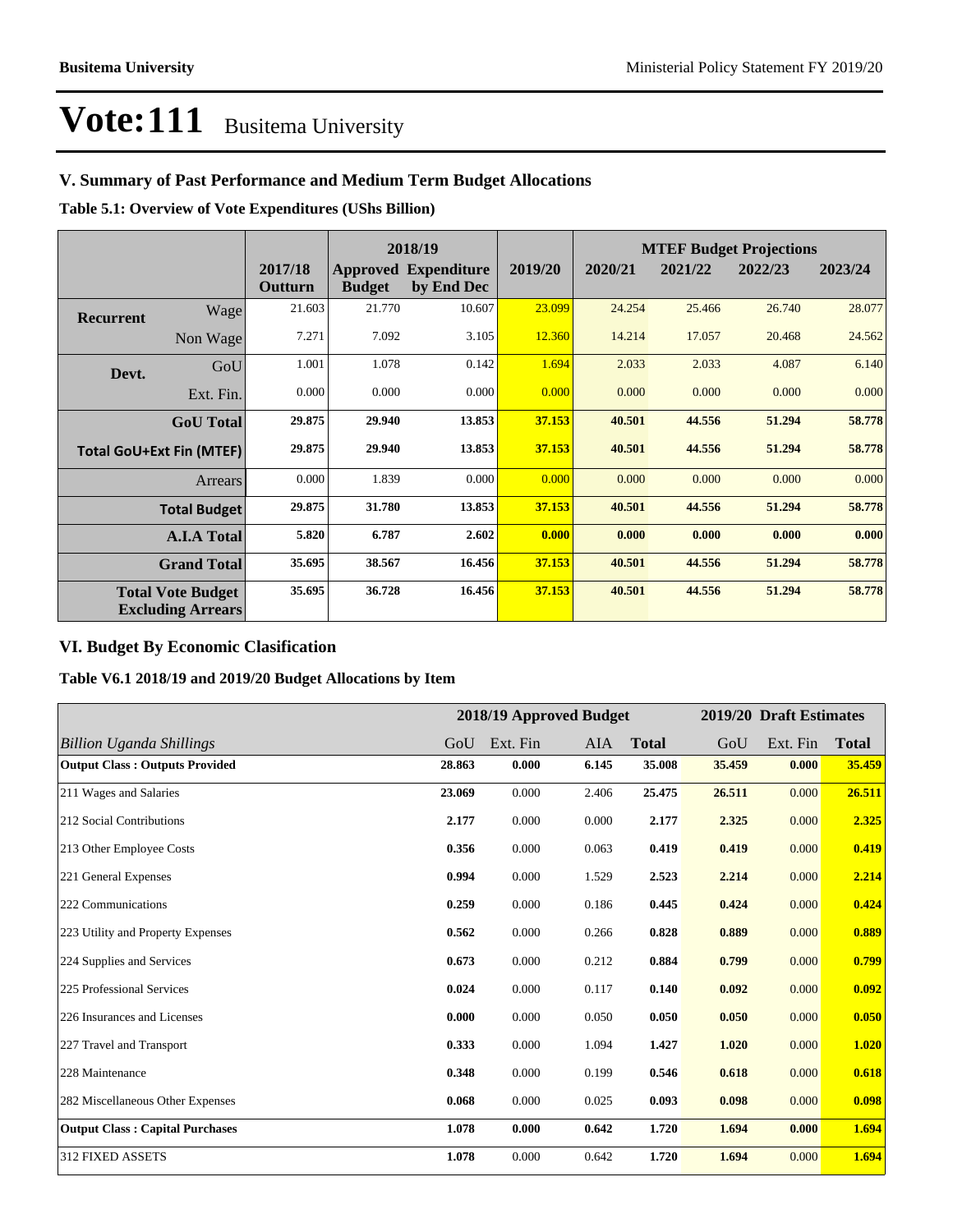| <b>Output Class: Arrears</b>   | 1.839  | 0.000 | 0.000 | 1.839  | 0.000  | 0.000 | 0.000  |
|--------------------------------|--------|-------|-------|--------|--------|-------|--------|
| 321 DOMESTIC                   | 1.839  | 0.000 | 0.000 | 1.839  | 0.000  | 0.000 | 0.000  |
| <b>Grand Total:</b>            | 31.780 | 0.000 | 6.787 | 38.567 | 37.153 | 0.000 | 37.153 |
| <b>Total excluding Arrears</b> | 29.940 | 0.000 | 6.787 | 36.728 | 37.153 | 0.000 | 37.153 |

### **VII. Budget By Programme And Subprogramme**

| Table V7.1: Past Expenditure Outturns and Medium Term Projections by Programme and SubProgramme |  |  |
|-------------------------------------------------------------------------------------------------|--|--|
|-------------------------------------------------------------------------------------------------|--|--|

| Billion Uganda shillings                                          |                       | FY 2018/19                       |                                   |                                             | <b>Medium Term Projections</b> |         |         |         |
|-------------------------------------------------------------------|-----------------------|----------------------------------|-----------------------------------|---------------------------------------------|--------------------------------|---------|---------|---------|
|                                                                   | FY 2017/18<br>Outturn | <b>Approved</b><br><b>Budget</b> | <b>Spent By</b><br><b>End Dec</b> | 2019-20<br><b>Proposed</b><br><b>Budget</b> | 2020-21                        | 2021-22 | 2022-23 | 2023-24 |
| <b>13 Support Services Programme</b>                              | 0.000                 | 0.000                            | 0.000                             | 15.101                                      | 16.278                         | 17.334  | 19.605  | 12.289  |
| 02 Academic Affairs                                               | 0.000                 | 0.000                            | 0.000                             | 1.062                                       | 1.062                          | 1.062   | 1.062   | 0.690   |
| 03 Library Affairs                                                | 0.000                 | 0.000                            | 0.000                             | 0.782                                       | 0.782                          | 0.782   | 0.782   | 0.552   |
| 04 Student Affairs                                                | 0.000                 | 0.000                            | 0.000                             | 1.907                                       | 1.907                          | 1.907   | 1.907   | 0.480   |
| 11 Vice Chancellor's Office                                       | 0.000                 | 0.000                            | 0.000                             | 1.384                                       | 1.384                          | 1.384   | 1.384   | 0.706   |
| 12 University Secretary                                           | 0.000                 | 0.000                            | 0.000                             | 7.300                                       | 8.139                          | 9.338   | 9.556   | 2.894   |
| 13 Finance                                                        | 0.000                 | 0.000                            | 0.000                             | 0.971                                       | 0.971                          | 0.828   | 0.828   | 0.828   |
| 1466 Institutional Support to Busitema<br>University - Retooling  | 0.000                 | 0.000                            | 0.000                             | 1.694                                       | 2.033                          | 2.033   | 4.087   | 6.140   |
| <b>14 Delivery of Tertiary Education</b><br>Programme             | 0.000                 | 0.000                            | 0.000                             | 22.052                                      | 24.223                         | 27.223  | 31.689  | 46.489  |
| 05 Faculty of Agriculture & Animal Sciences                       | 0.000                 | 0.000                            | 0.000                             | 3.401                                       | 3.401                          | 3.401   | 3.401   | 3.401   |
| 06 Faculty of Science & Education                                 | 0.000                 | 0.000                            | 0.000                             | 5.766                                       | 5.766                          | 5.766   | 5.766   | 5.766   |
| 07 Faculty of Natural resources &<br><b>Enviromental Sciences</b> | 0.000                 | 0.000                            | 0.000                             | 1.664                                       | 1.664                          | 1.664   | 1.664   | 1.664   |
| 08 Faculty of Health Sciences                                     | 0.000                 | 0.000                            | 0.000                             | 4.022                                       | 6.193                          | 9.193   | 13.659  | 28.459  |
| 09 Faculty of Engineering                                         | 0.000                 | 0.000                            | 0.000                             | 6.590                                       | 6.590                          | 6.590   | 6.590   | 6.590   |
| 10 Faculty of Management Sciences                                 | 0.000                 | 0.000                            | 0.000                             | 0.609                                       | 0.609                          | 0.609   | 0.609   | 0.609   |
| 51 Delivery of Tertiary Education and<br><b>Research</b>          | 35.695                | 38.567                           | 16.456                            | 0.000                                       | 0.000                          | 0.000   | 0.000   | 0.000   |
| 01 Headquarters                                                   | 34.350                | 36.804                           | 16.266                            | 0.000                                       | 0.000                          | 0.000   | 0.000   | 0.000   |
| 1057 Busitema University Infrastructure<br>Dev't                  | 0.813                 | 0.000                            | 0.000                             | 0.000                                       | 0.000                          | 0.000   | 0.000   | 0.000   |
| 1466 Institutional Support to Busitema<br>University - Retooling  | 0.532                 | 1.763                            | 0.189                             | 0.000                                       | 0.000                          | 0.000   | 0.000   | 0.000   |
| <b>Total for the Vote</b>                                         | 35.695                | 38.567                           | 16.456                            | 37.153                                      | 40.501                         | 44.556  | 51.294  | 58.778  |
| <b>Total Excluding Arrears</b>                                    | 35.695                | 36.728                           | 16.456                            | 37.153                                      | 40.501                         | 44.556  | 51.294  | 58.778  |

# **VIII. Programme Performance and Medium Term Plans**

**Table V8.1: Programme Outcome and Outcome Indicators ( Only applicable for FY 2019/20)**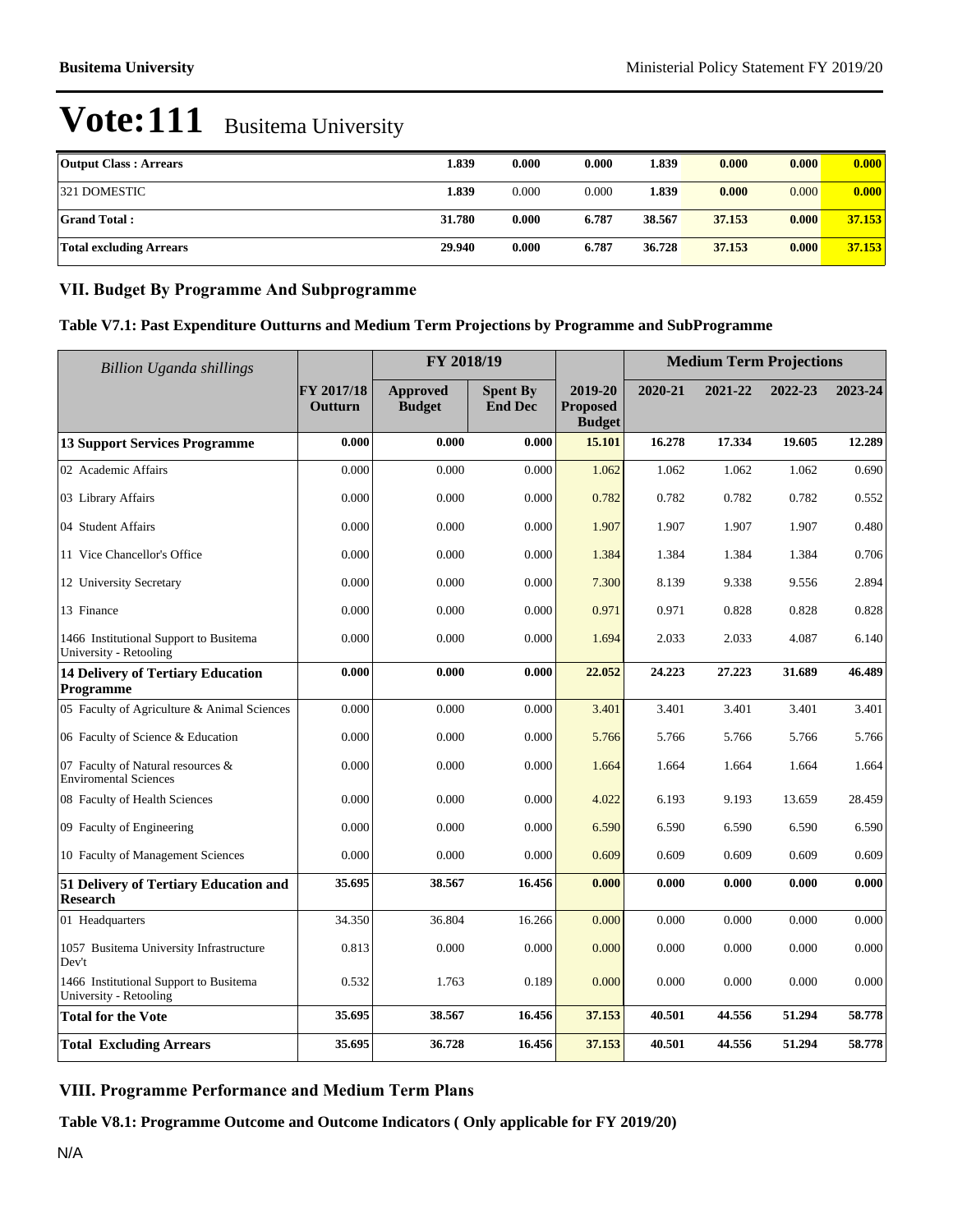#### **IX. Major Capital Investments And Changes In Resource Allocation**

#### **Table 9.1: Major Capital Investment (Capital Purchases outputs over 0.5Billion)**

| FY 2018/19                                                                             | FY 2019/20                                         |                                                                                                                                                                                                           |
|----------------------------------------------------------------------------------------|----------------------------------------------------|-----------------------------------------------------------------------------------------------------------------------------------------------------------------------------------------------------------|
| <b>Appr. Budget and Planned Outputs</b>                                                | <b>Expenditures and Achievements by</b><br>end Dec | <b>Proposed Budget and Planned</b><br><b>Outputs</b>                                                                                                                                                      |
| Vote 111 Busitema University                                                           |                                                    |                                                                                                                                                                                                           |
| <b>Program: 07 13 Support Services Programme</b>                                       |                                                    |                                                                                                                                                                                                           |
| Development Project : 1466 Institutional Support to Busitema University - Retooling    |                                                    |                                                                                                                                                                                                           |
| Output: 07 13 80 Construction and Rehabilitation of Learning Facilities (Universities) |                                                    |                                                                                                                                                                                                           |
|                                                                                        |                                                    | <b>Phase 4: Construction of a lecture block at Mbale</b><br>FHS at UGX. 550M; Construction lecturer<br>complex at Namasagali Phase one UGX. 200M<br>and Completion lecturer block at Pallisa UGX.<br>120M |
| <b>Total Output Cost(Ushs Thousand)</b>                                                | 0<br>Ð                                             | 893,400                                                                                                                                                                                                   |
| Gou Dev't:                                                                             | $\mathbf{0}$<br>$\Omega$                           | 893,400                                                                                                                                                                                                   |
| Ext Fin:                                                                               | $\theta$<br>$\Omega$                               |                                                                                                                                                                                                           |
| $A.I.A$ :                                                                              | $\mathbf{0}$<br>$\Omega$                           | $\overline{0}$                                                                                                                                                                                            |

#### **X. Vote Challenges and Plans To Improve Performance**

#### **Vote Challenges**

i. The University is currently under staffed at 20% for academic staff (760 establishment and 167 in post) and 10% Non-teaching staff (2,040 establishment and 268 in post) which hinders the capacity of the University to effectively carry out its mandate. The University is spending over UGX. 1.4billion on Part-timers.

ii. The University is losing senior staff to other sister Universities because of no funds for promotions.

iii. Inadequate space for teaching and office across campuses

iv. Inadequate ICT infrastructure and internet connectivity since most of the campuses are not connected to the National Backbone Infrastructure (NBI

#### **Plans to improve Vote Performance**

The University will focus on investment in ICT infrastructure to reduce the costs of managing a multi campus model University. This will also help in integrating ICT in learning through use of e-learning for some cross-cutting courses to address the future low staffing levels. There is need toimprove staffing from 20% to towards (2017-2020) target of 55%.

The University is science based focusing on enhancement of Science Technology and Innovation (STI) which requires heavy investment, but since the opening of the University in 2007 when there were only two (2) Faculties, the University has been receiving Development funds amounting to UGX 1.07 billion. It is desirable that development funding could be increased to at least UGX 3 billion per year.

#### **XI Off Budget Support**

#### **Table 11.1 Off-Budget Support by Sub-Programme**

| <b>Billion Uganda Shillings</b> | 2018/19 Approved | 2019/20 Draft    |
|---------------------------------|------------------|------------------|
|                                 | <b>Budget</b>    | <b>Estimates</b> |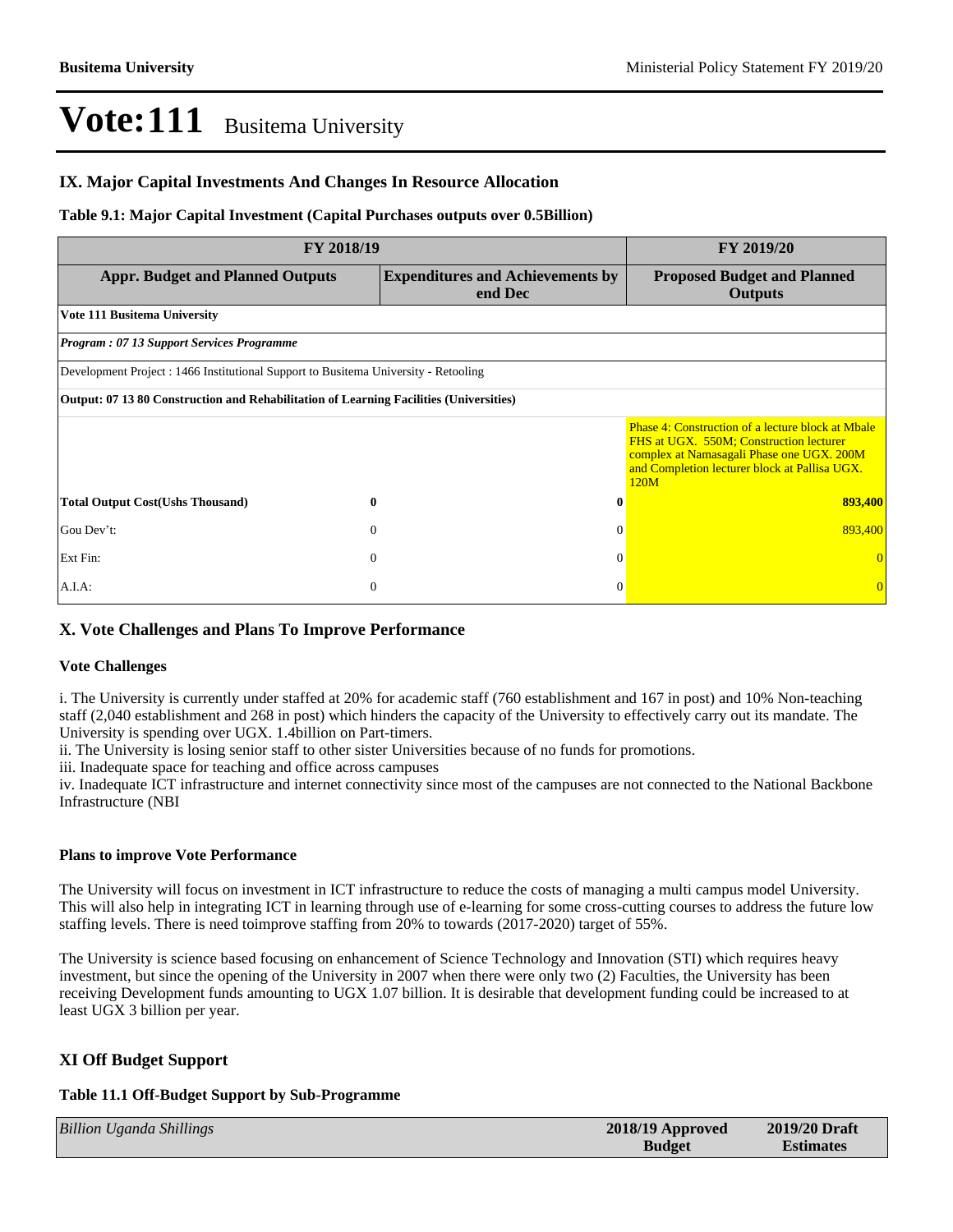| <b>Programme 0751 Delivery of Tertiary Education and Research</b> | 0.00 | 0.47 |
|-------------------------------------------------------------------|------|------|
| Recurrent Budget Estimates                                        |      |      |
| 01 Headquarters                                                   | 0.00 | 0.47 |
| <i>Prosafe Bio innovate</i>                                       | 0.00 | 0.47 |
| <b>Total for Vote</b>                                             | 0.00 | 0.47 |

# **XII. Vote Cross Cutting Policy And Other Budgetary Issues**

### **Table 12.1: Cross- Cutting Policy Issues**

**Issue Type: HIV/AIDS**

| Objective:                          | To promote HIV Testing, Counselling, Referrals, Care and Support in the University                                                                                                                                                                    |
|-------------------------------------|-------------------------------------------------------------------------------------------------------------------------------------------------------------------------------------------------------------------------------------------------------|
| <b>Issue of Concern:</b>            | Limited HIV Testing, Counselling, Referrals, Care and Support activities in the University                                                                                                                                                            |
| <b>Planned Interventions:</b>       | Develop partnerships and coordinate with communities, NGOs, education institutions, public and<br>private sectors with focus on HIV/AIDS reduction strategies and aid in provision of testing and<br>counselling services to the University community |
| <b>Budget Allocation (Billion):</b> | 0.040                                                                                                                                                                                                                                                 |
| <b>Performance Indicators:</b>      | 4 partnerships established with communities, NGOs and 6 confidential rooms for inexpensive<br>diagnostic testing for HIV to staff and students established in campus clinics                                                                          |
| Objective:                          | To integrate HIV/AIDS in all core activities of the University                                                                                                                                                                                        |
| <b>Issue of Concern:</b>            | The current University policies are not HIV/AIDS sensitive and less mainstreamed                                                                                                                                                                      |
| <b>Planned Interventions:</b>       | Emphasize HIV/AIDS sensitivity in future University and ensure HIV/AIDS is mainstreaming in<br>all core activities of the University.                                                                                                                 |
| <b>Budget Allocation (Billion):</b> | 0.072                                                                                                                                                                                                                                                 |
| <b>Performance Indicators:</b>      | Ensure that 100% of future policies are integrate HIV issues, ensure 100% condom access in<br>student access areas                                                                                                                                    |
|                                     |                                                                                                                                                                                                                                                       |
| <b>Issue Type:</b>                  | Gender                                                                                                                                                                                                                                                |
| Objective:                          | To increase enrollment of female students in Science Technology Engineering and Mathematic<br>(STEM) programs from 33% to 35%                                                                                                                         |
| <b>Issue of Concern:</b>            | Low enrollment of female students in Science Technology Engineering and Mathematic (STEM)<br>programs. Only 33% female of 3,469 students are enrolled in STEM programs at Busitema.                                                                   |
| <b>Planned Interventions:</b>       | gender sensitive tailor-made Career guidance carried out in secondary schools in rural area of<br>Eastern Uganda; Carry out Teaching Practice in rural-poor-science-performing schools in Eastern<br>Uganda                                           |
| <b>Budget Allocation (Billion):</b> | 0.112                                                                                                                                                                                                                                                 |
| <b>Performance Indicators:</b>      | Career guidance carried out in 37 secondary schools; Teaching Practice carried out in 42 rural-<br>poor-science-performing schools in Eastern Uganda and 6 career fares and open exhibition<br>organized at the six campuses                          |
| Objective:                          | To build capacity of staff in gender concepts and analytical skills to enable them engender<br>teaching, learning and community engagement                                                                                                            |
| <b>Issue of Concern:</b>            | Limited analytical gender skills for staff to enable them engender teaching, learning and<br>community engagement at all levels                                                                                                                       |
| <b>Planned Interventions:</b>       | Carry out gender capacity building sessions of staff; Skill the youth and farmers in areas of modern<br>farming technologies and Support COBERS sites to increase access for treatment for the<br>disadvantaged groups in Rural areas                 |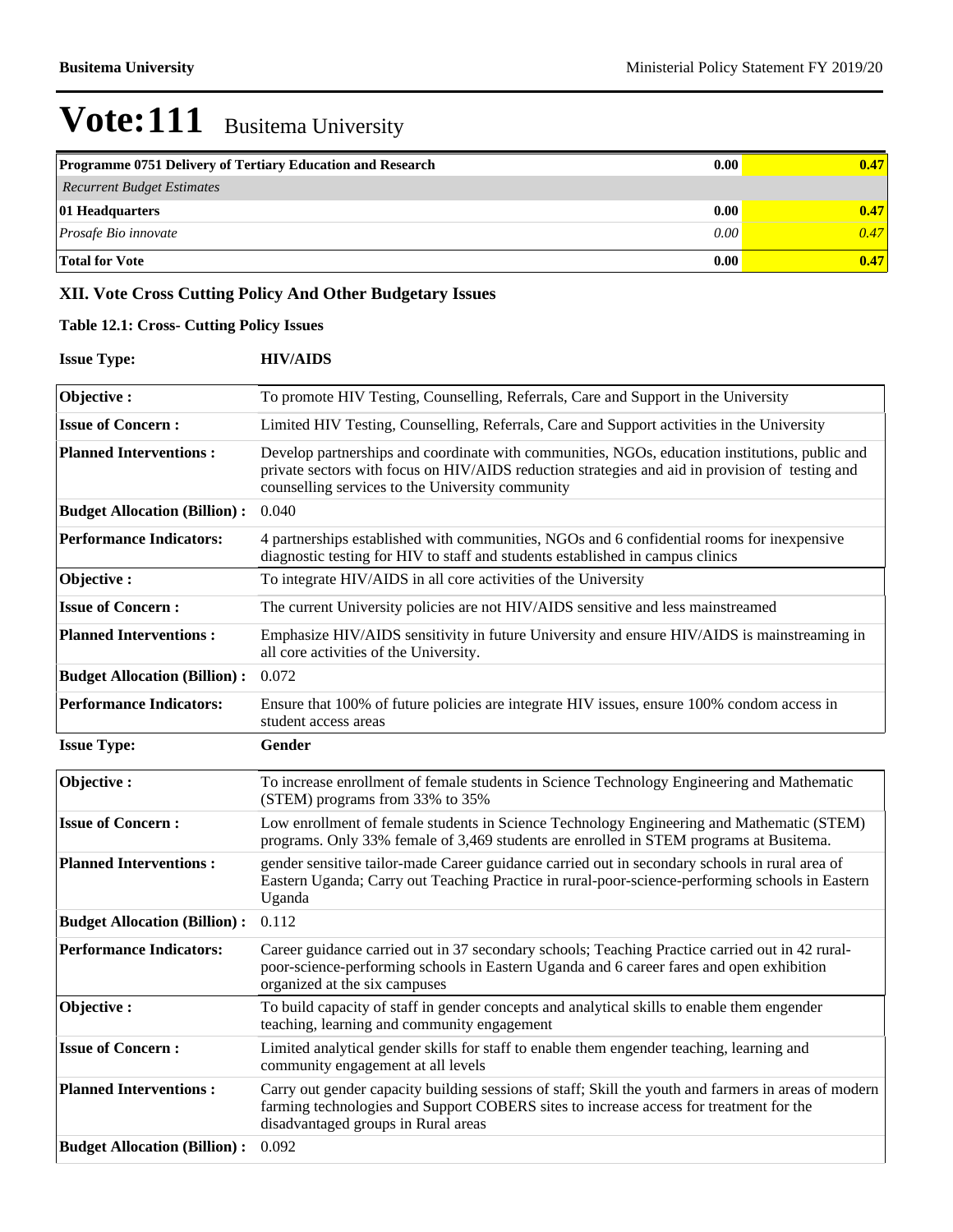| <b>Performance Indicators:</b>      | 40 staff capacity built in gender; 400 youth and farmer skilled in areas of modern farming<br>technologies, 8 COBERS sites established to increase access for treatment for the disadvantaged<br>groups in Karamoja.           |
|-------------------------------------|--------------------------------------------------------------------------------------------------------------------------------------------------------------------------------------------------------------------------------|
| <b>Issue Type:</b>                  | <b>Enviroment</b>                                                                                                                                                                                                              |
| Objective:                          | To reduce on environmental impacts in University and promote community engagement on better<br>use of environment                                                                                                              |
| <b>Issue of Concern:</b>            | Limited Environmental Impact Assessment of new projects leading to increased environmental<br>impacts with in the community resulting into reduction in agriculture production and productivity                                |
| <b>Planned Interventions:</b>       | Ensure Environmental Impact Assessment (EIA) is carried out before every project and<br>environment restated after the project and Carry out sensitization on communities on utilization of<br>environment.                    |
| <b>Budget Allocation (Billion):</b> | 0.078                                                                                                                                                                                                                          |
| <b>Performance Indicators:</b>      | 1100% of EIA is followed; establish a nursery bed of 100,000 tree seedlings of myule and other<br>endangered indigenous trees for to support surrounding communities to plant, 5000 trees will be<br>planted by the University |
| Objective:                          | To support surrounding communities to use the environment sustainable way                                                                                                                                                      |
| <b>Issue of Concern:</b>            | There increased environmental impacts with in the community leading to eduction in agriculture<br>production and productivity                                                                                                  |
| <b>Planned Interventions:</b>       | Conduct integrated research on land degradation, sustainable use of river Nile through cage fishing.<br>Carry out sensitization on communities on utilization of environment.                                                  |
| <b>Budget Allocation (Billion):</b> | 0.095                                                                                                                                                                                                                          |
| <b>Performance Indicators:</b>      | 3 Researches conducted on land degradation processes and sustainable land management in the<br>hilly landscape of the Rwenzori and Elgon, rodent and pest control in Eastern Uganda, cage fishing<br>on river Nile             |

# **XIII. Personnel Information**

# **Table 13.1 Staff Establishment Analysis**

| <b>Title</b>                       | <b>Salary Scale</b> | <b>Number Of Approved Positions</b> | <b>Number Of Filled Positions</b> |
|------------------------------------|---------------------|-------------------------------------|-----------------------------------|
| Senior Technician                  | M10                 | 3                                   | $\theta$                          |
| Technician I                       | M12                 |                                     | 0                                 |
| <b>Professor Science</b>           | M <sub>3</sub>      | 41                                  | 2 <sub>1</sub>                    |
| <b>Associate Professor Science</b> | M4                  | 40                                  | $\overline{2}$                    |
| Deputy University Secretary        | M <sub>4</sub>      |                                     | $\vert$ 0                         |
| <b>Estates Manager</b>             | M4                  |                                     | $\theta$                          |
| Senior Advancement Officer         | M <sub>5</sub>      |                                     | $\theta$                          |
| <b>Senior Assistant Secretary</b>  | M <sub>5</sub>      |                                     | $\theta$                          |
| Senior Lecturer                    | M <sub>5</sub>      | 70                                  |                                   |
| Senior Legal Officer               | M <sub>5</sub>      |                                     | $\theta$                          |
| Senior Librarian                   | M <sub>5</sub>      |                                     | $\vert$ 0                         |
| Senior Systems Analyst             | M <sub>5</sub>      |                                     | $\overline{0}$                    |